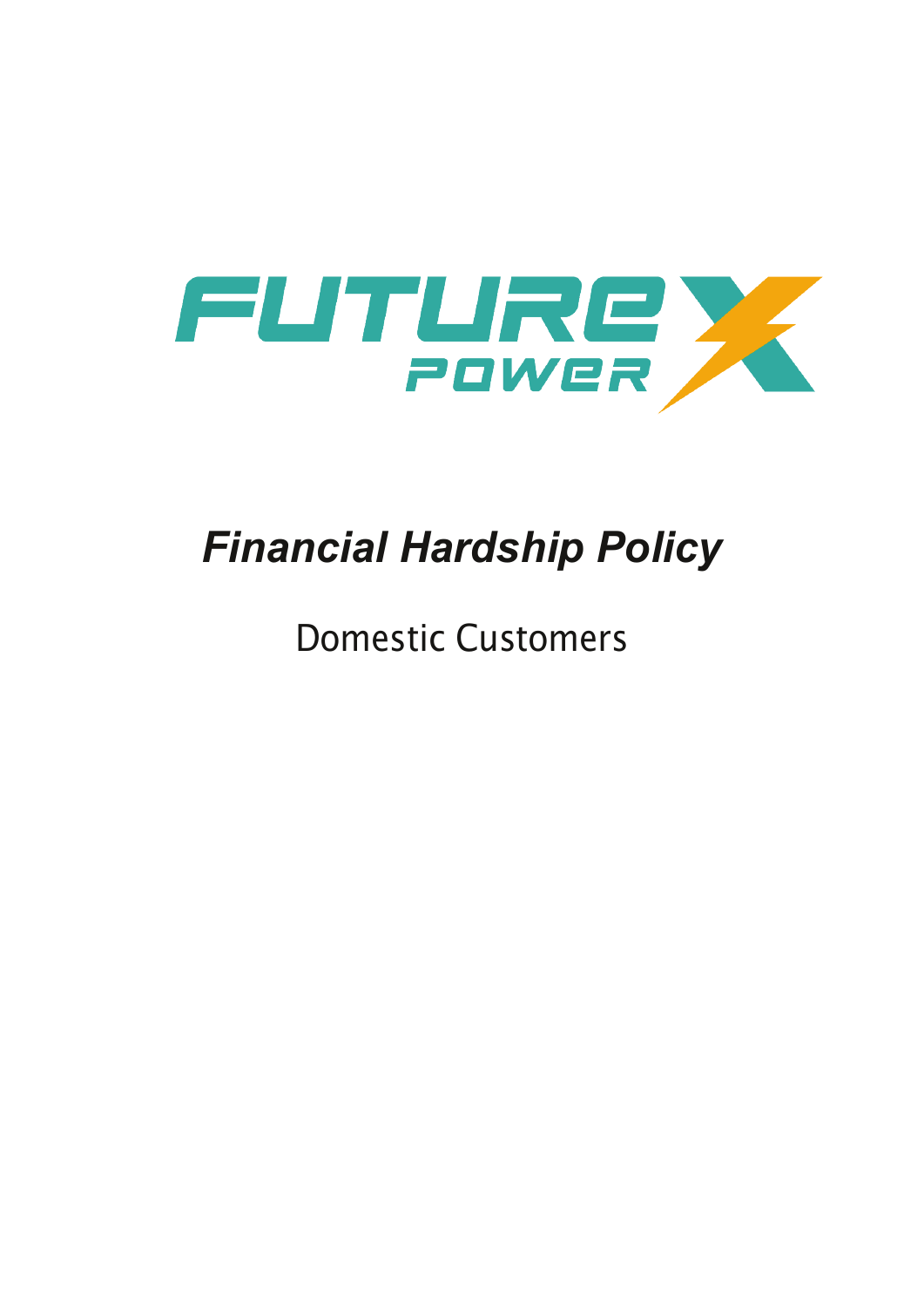

| 1             |  |
|---------------|--|
| $\mathcal{P}$ |  |
| 3             |  |
| 4             |  |
| 5             |  |
| 6             |  |
| 7             |  |
| 8             |  |
| 9             |  |
| 10            |  |
| 11            |  |
| 12            |  |
| 13            |  |
| 14            |  |
| 15            |  |
| 16            |  |
| 17            |  |
| 18            |  |
| 19            |  |
| 20            |  |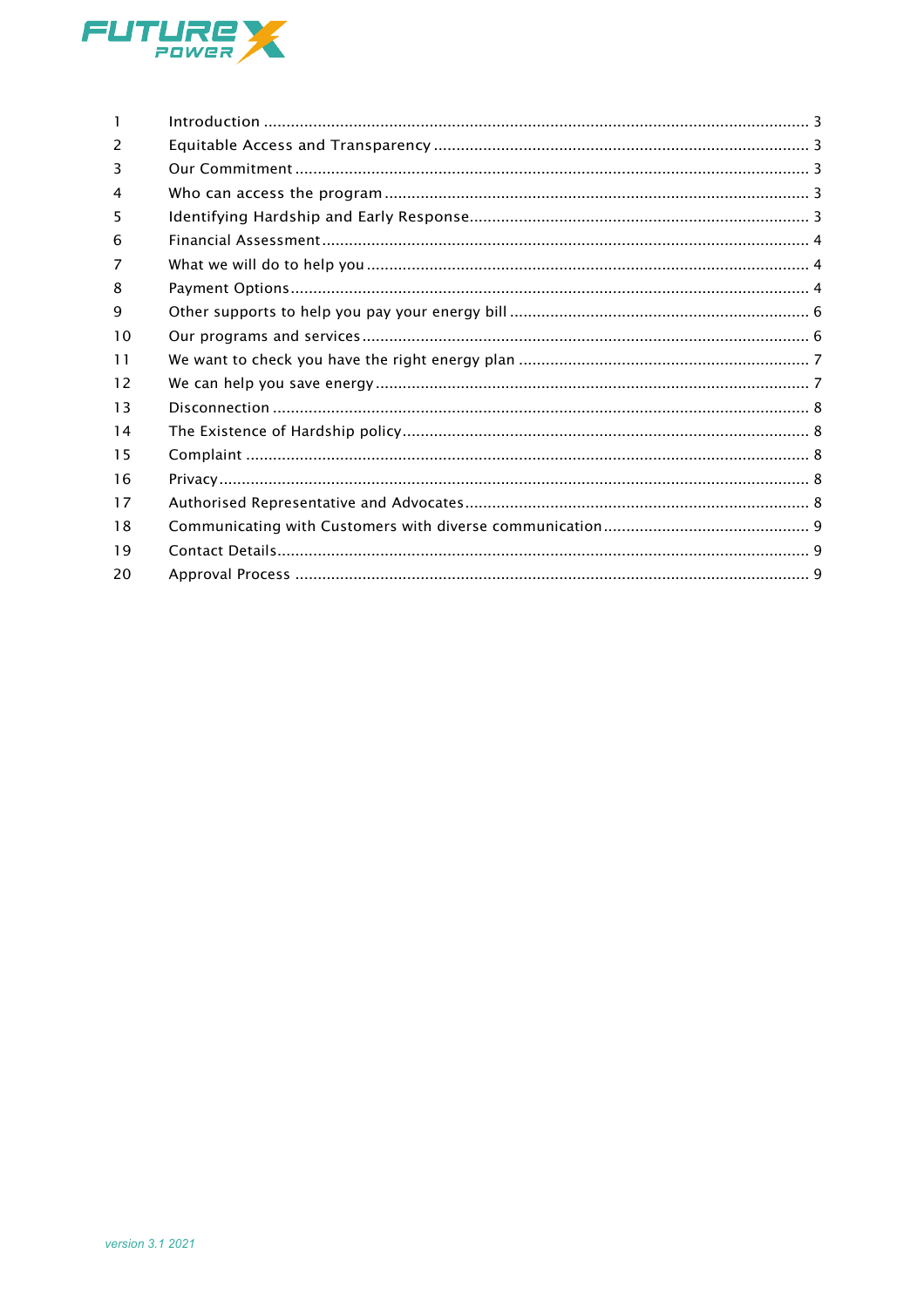

### <span id="page-2-0"></span>**FINANCIAL HARDSHIP POLICY FOR DOMESTIC CUSTOMERS**

### **1 Introduction**

- 1.1 This policy applies to all residential customers living in NSW, QLD, TAS and SA who find it hard to pay their energy bills due to hardship. You might experience hardship because of factors like:
	- (a) death in the family<br>(b) household illness
	- household illness
	- (c) family violence<br>(d) unemployment
	- unemployment
	- (e) reduced income
- 1.2 This policy explains:
	- (a) what we will do to help you manage your energy bills
	- (b) how we consider your circumstances and needs
	- (c) your rights as a customer in our hardship program such as;.
		- I. Access to customer support services, including financial counsellors and other community support agencies
		- II. Access to available government grants and concessions
		- III. Access to energy usage audits and programs  $\overline{N}$
		- IV. Access to appliance replacement programs and assistance<br>V. Access to affordable payment plans
		- Access to affordable payment plans
		- VI. Renegotiation of payment plans<br>VII. Where appropriate, the right of
		- Where appropriate, the right of a customer's financial counsellor to deal with us concerning an appropriate assistance program.
		- VIII. The right not to be disconnected while actively participating in an assistance program.
- 1.3 You can ask a support person to contact us, such as:
	- (a) a financial counsellor
	- (b) someone who helps you manage your energy bills
- 1.4 We need your permission to talk to your support person.

### <span id="page-2-1"></span>**2 Equitable Access and Transparency**

- 2.1 We are committed to providing you with equitable access to the benefits and procedures under this policy in circumstances of Hardship and will work to consider your present and future energy needs.
- 2.2 Our goal is to always support you with the reasonable ongoing supply of energy needs and to provide assistance during your times of Hardship.

### <span id="page-2-2"></span>**3 Our Commitment**

- 3.1 We are committed to offering you with appropriate payment plans that suit your current financial ability and offer all applicable benefits which you can avail during the program.
- 3.2 We are also committed to providing our staff with regular refresher training to identify customers who are facing payment difficulties, and ensure that they are treated equally and fairly and are provided with the opportunity to participate in this program.

### <span id="page-2-3"></span>**4 Who can access the program**

- 4.1 Residential customers of Future X Power who are experiencing payment difficulties are eligible for entering our Hardship Program. You must meet the following criteria's:<br>(a) You are an existing residential customer of Future X Pow
	- You are an existing residential customer of Future X Power
	- (b) You have an existing debt<br>(c) You accept and commit to
	- You accept and commit to making payments according to the agreed payment plan
	- (d) You accept to inform us if you are unable to meet the payment conditions
	- (e) You stay in touch and keep us informed about any change in your circumstances
- 4.2 If you do not meet the above criteria's, you may be ineligible for assistance under this policy. We will immediately contact you and tell you why you are ineligible and your options or other forms of assistance that may be available to you.

### <span id="page-2-4"></span>**5 Identifying Hardship and Early Response**

- 5.1 We encourage customers who may be experiencing financial hardship to contact us either personally or through a third party, such as a financial counsellor or a community support agency.
- 5.2 We understand that customers may not feel comfortable notifying us of their financial situation. We, therefore, employ credit management cycles and account monitoring to identify customers who may be experiencing circumstances of Hardship as quickly as possible.
- 5.3 Besides, we have systems in place to identify Hardship customers by observing a customer's history of:
	- (a) late payments<br>(b) payment exter
		- payment extensions
	- (c) part payments
	- (d) broken payment arrangement
	- (e) government assistance (e.g., grants and concessions)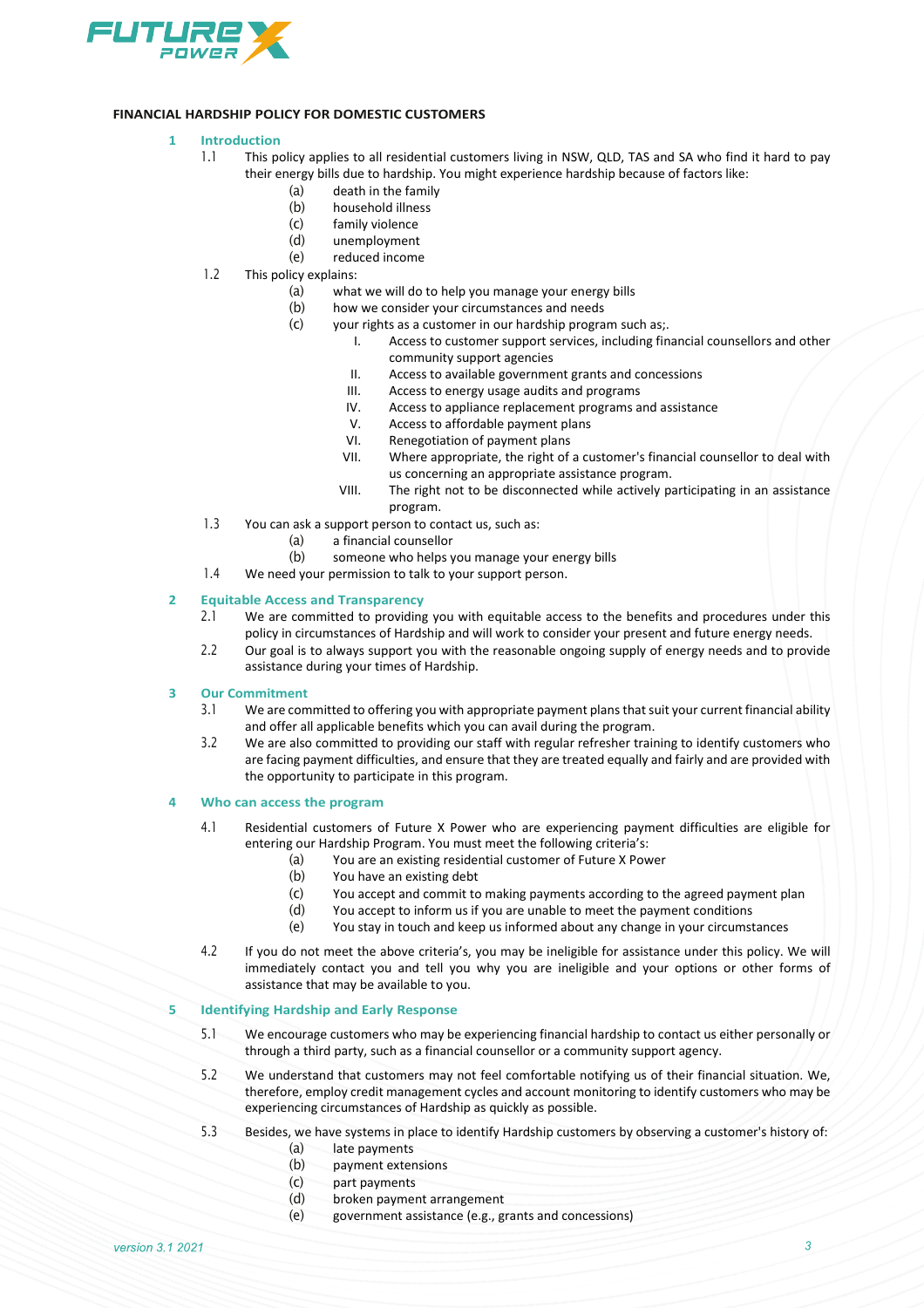

- 5.4 If we believe that non-payment is due to you experiencing payment difficulties, our Hardship Team will contact you as soon as practicable, and provide you with payment plan options available under our Hardship Program.
- 5.5 We have appropriate systems is in place to meet the requirements of the Hardship Policy mentioned in:
	- (a) The Retail Law<br>(b) The Retail Rule
		-
	- (b) The Retail Rules<br>(c) AER Customer H (c) AER Customer Hardship Policy Guideline March 2019
	- Future X Power Hardship Policy

## <span id="page-3-0"></span>**6 Financial Assessment**

- The Financial assessment is a process to determine how much you can afford to pay towards the cost of your electricity.
- 6.2 Our dedicated Hardship Team will work with you to carry out this assessment. This will involve asking you about your income and expenses. As a part of the process, we will check if there are benefits that you might be entitled to but are not getting, and will help you to avail those benefits.
- 6.3 Customers can choose to disclose their financial situation over the phone or by emailing the details to our customer service team.

# <span id="page-3-1"></span>**7 What we will do to help you**

- We will tell you about our hardship program if:
	- (a) you tell us you are having trouble paying your bill<br>(b) you are referred to our program by a financial cou
	- (b) you are referred to our program by a financial counsellor or other community workers  $(c)$  we are concerned that you may be experiencing financial hardship we are concerned that you may be experiencing financial hardship
- 7.2 We will recommend you to speak to a staff member to help you join our hardship program if you have:
	- (a) a history of late payments<br>(b) broken payment plans
	-
	- (b) broken payment plans<br>(c) requested payment ex
	- (c) requested payment extensions<br>(d) received a disconnection warning received a disconnection warning notice
	- (e) been disconnected for non-payment
- 7.3 We can also support you to join our hardship program if you tell us:
	- (a) You are eligible for a relief grant or other emergency assistance
	- (b) You have personal circumstances where Hardship support may help. For example, death in the family or job loss.
	- (c) You may have trouble paying your bills for other reasons. Please contact us so we can discuss your individual situation.
- 7.4 Our staff are specially trained to help you with hardship. They will:
	- (a) ask you a few questions about your circumstances
	- (b) work out if you can join the hardship program
	- (c) Assess your application for hardship assistance by 2 business days
- 7.5 We will let you know if you are accepted into our hardship program within 5 business days from receipt of the application. If you are accepted into our hardship program, we will:
	-
	- (a) tell you if you are on the right energy plan or if there is a plan better suited for you<br>(b) tell you about government concessions, relief schemes or energy rebates you ma tell you about government concessions, relief schemes or energy rebates you may be eligible to receive
	-
	- (c) give you ideas about how to reduce your energy use<br>(d) talk to you about a payment amount that suits your talk to you about a payment amount that suits your circumstances
	- (e) suspend any normal credit management action, including debt collection and disconnection of supply.
	- (f) flag the account as "Hardship" and move it to a dedicated work queue.
- 7.6 Our dedicated Hardship Team will review your account every 2 months to ensure:
	- (a) you are meeting the obligations under the Hardship program
	- (b) the Hardship program is meeting your needs and expectations  $(c)$  the tariff applied is appropriate for the circumstances
	- the tariff applied is appropriate for the circumstances
- 7.7 We can send you a free copy of our hardship policy.

## <span id="page-3-2"></span>**8 Payment Options**

- What we will do to help you:
	- (a) There are different payment options available to hardship customers, including;
		- I. Payment plans<br>II. Centrepay
		- Centrepay
		- III. Direct debit
	- (b) When you are in our hardship program, we will offer you flexible payment options that suit your individual situation. To make your payment plan, we will consider:
		- I. how much you can pay<br>II. how much you owe
		- how much you owe
		- III. how much energy we expect you will use in the next 12 months.
	- (c) This will help us figure out a payment plan that is right for you. We will offer a payment plan that suits your situation. This will include payments to cover: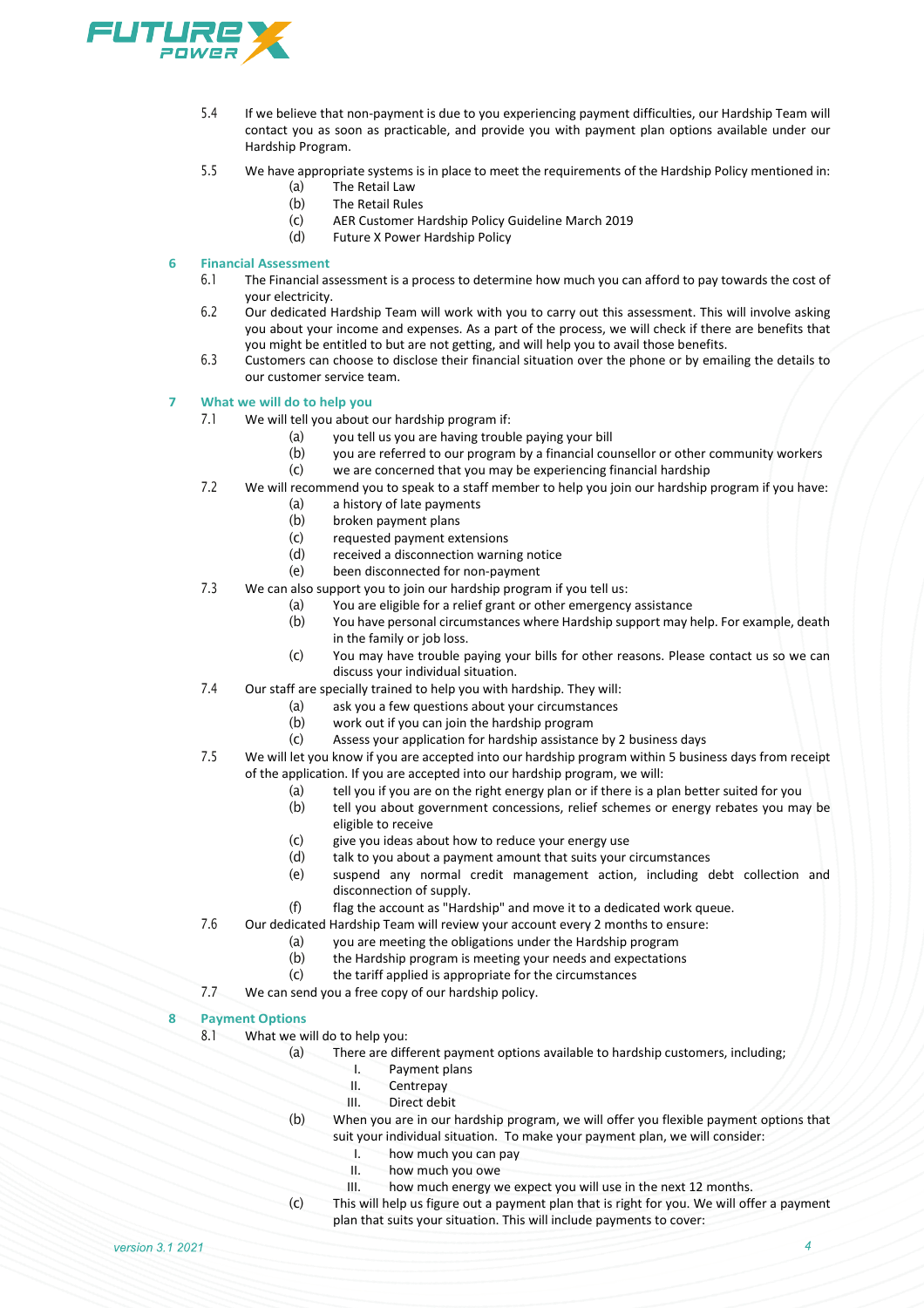

- I. what you owe
- an amount to cover your energy use.
- 8.2 Flexible Payment Options.
	- (a) We will consider your current circumstances while assessing the request for hardship arrangement. We will recommend a payment plan which suits your current financial situation and if agreed to, the advantages and disadvantages of each payment arrangement.
	- (b) We won't charge you any late fees or demand for security deposits for entering a Hardship program.
	- (c) We provide Short Term and Long-Term payment plans for the customers.
- 8.3 Short-Term Payment Plan<br>(a) The follov
	- The following options will be offered if you are experiencing short-term financial difficulties in paying your current dues, but customers can start paying the billed amount on time after the payment plan ends:
		- I. You can choose to pay equal weekly, fortnightly or monthly payments for 3 months. We will contact you after 3 months to discuss any changes to your circumstances, and how you wish to pay the future bills. We will offer the same payment arrangement if there is no change to the financial situation provided you commit to making regular payments according to the agreed payment schedule. The instalment amount will cover the arrears and estimated usage during the payment plan period.
		- II. If you are on quarterly billing, you can choose to pay once every fortnight or monthly without making any changes to the current billing cycle. Based on the historical billing, we will let you know the amount required to pay every fortnight/month to avoid arrears after each billing cycle.
		- III. We will apply the pay-on-time discount on all the bills issued during the payment plan period if you are actively participating in the program.
		- IV. Based on the circumstances determined by our trained staff, we may roll over a portion or all of your current debt onto the next invoice.
- 8.4 Long-Term Payment Plan
	- (a) The following options will be offered to you if you are facing long-term financial hardship:
		- I. You can choose to pay equal weekly, fortnightly or monthly payment for a period of 6 to 12 months. We will contact you after the completion of the payment plan to discuss any changes to your circumstances, and how you wish to pay future bills. We will offer the same payment arrangement if there is no change to your financial situation, provided you commit to making regular payments according to the agreed payment schedule.
		- II. The payment plan will cover the ongoing usage and arrears amount.<br>III. When accenting a nayment arrangement, we will consider the hi
		- When accepting a payment arrangement, we will consider the historical billing and future energy cost for the next 12 months and propose a reasonable payment plan to repay the arrears over 6 to 12 months.
		- IV. We will review the usage pattern to identify any variations in the usage and their cause. We will assist in identifying how the cost of energy can be lowered.
		- V. We will assist you in obtaining access to utility assistance programs, and other community assistance agencies.
		- VI. We will retrospectively apply the pay-on-time discounts on the overdue bills if this will reduce the arrears amount and enable you to pay the remaining arrears amount.
		- VII. In some circumstances at our trained staffs' discretion, we may provide additional 'one-off' incentives in the form of credits or discounts on outstanding debt if you are actively participating in the program.
		- VIII. Based on your historical billing and cost of energy, we will assign the most appropriate tariff to reduce the energy cost, and there will be no cost associated with this review.
		- IX. We will also assign higher pay-on-time discounts to reduce future energy costs. We will work with you and assign the most appropriate discounts.
		- X. We will offer financial assistance to reduce energy usage, including field audits and replacement appliances.
		- XI. We will review the payment plan every 2 months and update you on your progress in reducing energy costs. We will advise you about the usage at different time intervals and options to reduce the cost of energy.
- 8.5 Once we agree to a payment plan, we will send you information including:
	- (a) who you can contact for more help
		- (b) how long the payment plan will go for
		- (c) the amount you will pay each time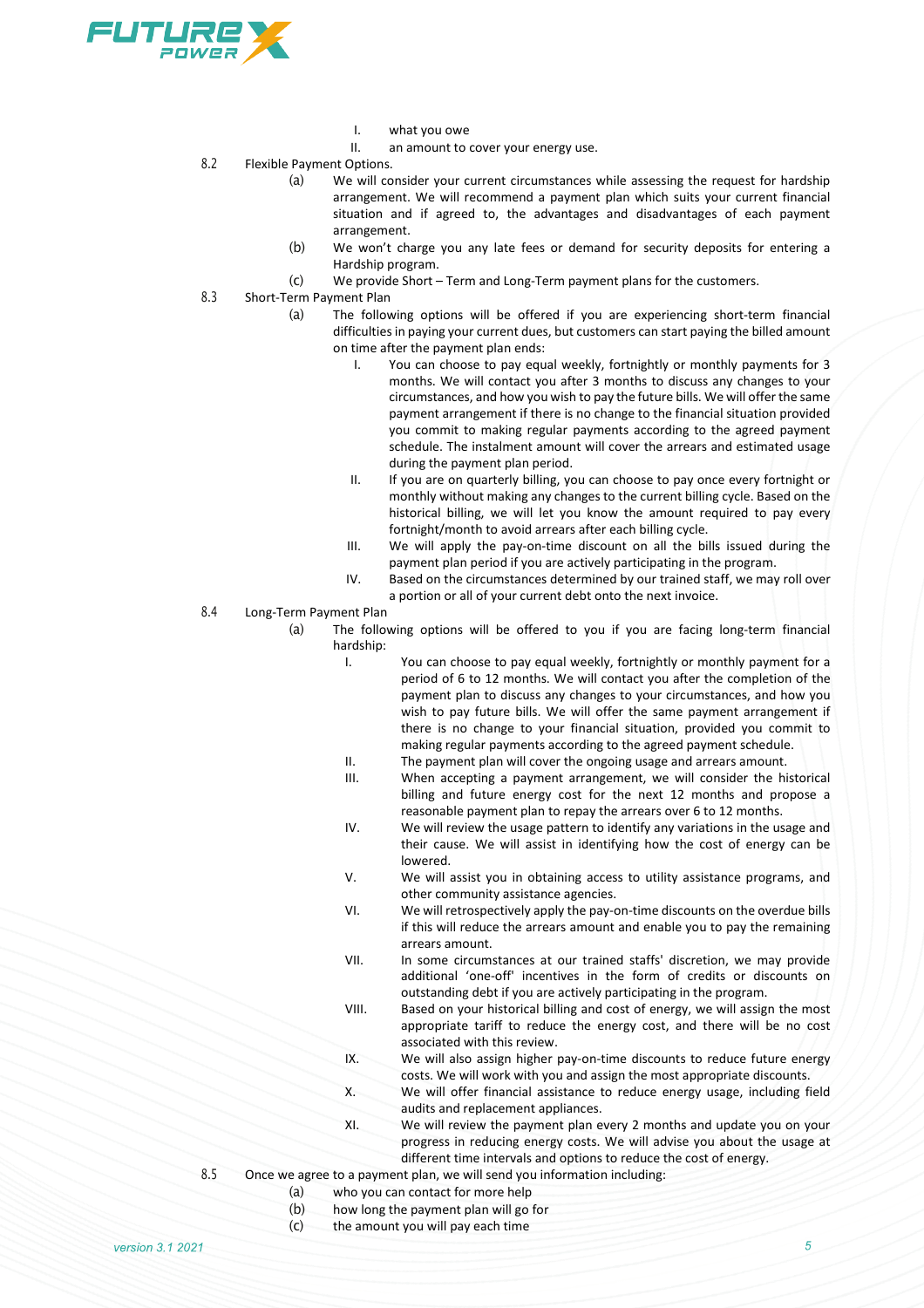

- (d) how many payments you need to make
- (e) when you need to make your payments (this is also called the frequency of the payments)
- (f) how we worked out your payments..
- 8.6 You can choose to use Centrepay if you are eligible. Centrepay is a free service you can use to help pay your bills. Centrepay can automatically take an amount of money from your Centrelink payments to go toward energy bills and expenses. You will have to provide Future X Power CRN number to Centrelink to start using the Centrepay option. For more information, please visit the Centrelink website [www.centrelink.gov.au](http://www.centrelink.gov.au/) or call on 1800 050 004.
- 8.7 We will check if another energy plan may be better for you. If you agree, we can transfer you to a better energy plan for free.
- 8.8 Depending on the rules in our hardship policy, we may be able to remove some debt, fees or charges you owe.
- 8.9 If you miss a payment, we will contact you to see if you need help. We will contact you by
	- (a) calling you on the 3rd business day from the payment plan due date.
	- (b) sending a payment plan reminder letter, 5 business days from the payment plan due date. We will inform you about the consequences of non-payment and the options for re-negotiating a new payment plan.
- 8.10 What you must do.
	- (a) Tell us if your situation changes and you can no longer make the payments in your plan. We can then review your payment arrangements.
	- (b) Tell us if your contact details change.
	- (c) We may stop helping you if you:
		- I. don't co-operate with Future X Power's financial assessment process<br>II. stop making payments under your plan
		- II. stop making payments under your plan<br>III. do not tell us when your contact details
		- III. do not tell us when your contact details change<br>IV. change to a different energy provider
			- change to a different energy provider
	- (d) We will only remove you from our Hardship program for reasons set out in this policy (unless requested by you).
	- (e) If you have had two payment plans cancelled in the last 12 months because you did not follow your plan:<br>L we do r
		- I. we do not have to offer you another plan<br>II. we might disconnect your energy
		- we might disconnect your energy

### <span id="page-5-0"></span>**9 Other supports to help you pay your energy bill**

- 9.1 Depending on the state or territory you live in, there are other support programs to help you pay your energy bills.
- 9.2 What we will do to help you
	- (a) We will tell you about other ways you can get help to pay your energy bill, such as:
		- I. government relief schemes
		- II. energy rebates
		- III. concession programs
		- IV. financial counselling services
- 9.3 What we need you to do
	- (a) If you find out you are eligible for these programs, let us know as soon as possible, so we can help you.

### <span id="page-5-1"></span>**10 Our programs and services**

10.1 As a Hardship customer, you can access a range of programs and services to help you. Following are the grant and rebates programs you can access:

- (a) QLD Customers
	- I. Electricity Concession
		- II. Reticulated Natural Gas<br>III. Electricity Life Support C
		- Electricity Life Support Concession Scheme
		- IV. Medical Cooling and Heating Electricity Concession
		- V. Home Energy Assistance Scheme (HEAS)
	- For more information visit [www.qld.gov.au/community/cost-of-living-](http://www.qld.gov.au/community/cost-of-living-support/concessions/energyconcessions)
	- [support/concessions/energyconcessions](http://www.qld.gov.au/community/cost-of-living-support/concessions/energyconcessions)
- (b) NSW Customers
	- I. NSW Low Income Household Rebate
	- II. Life Support Rebates
	- III. Medical Energy Rebate
	- IV. Energy Accounts Payment Assistance (EAPA)
	- For more information visit -

[www.resourcesandenergy.nsw.gov.au/energyconsumers/financialassistance/rebates](http://www.resourcesandenergy.nsw.gov.au/energyconsumers/financialassistance/rebates)

(c) TAS Customers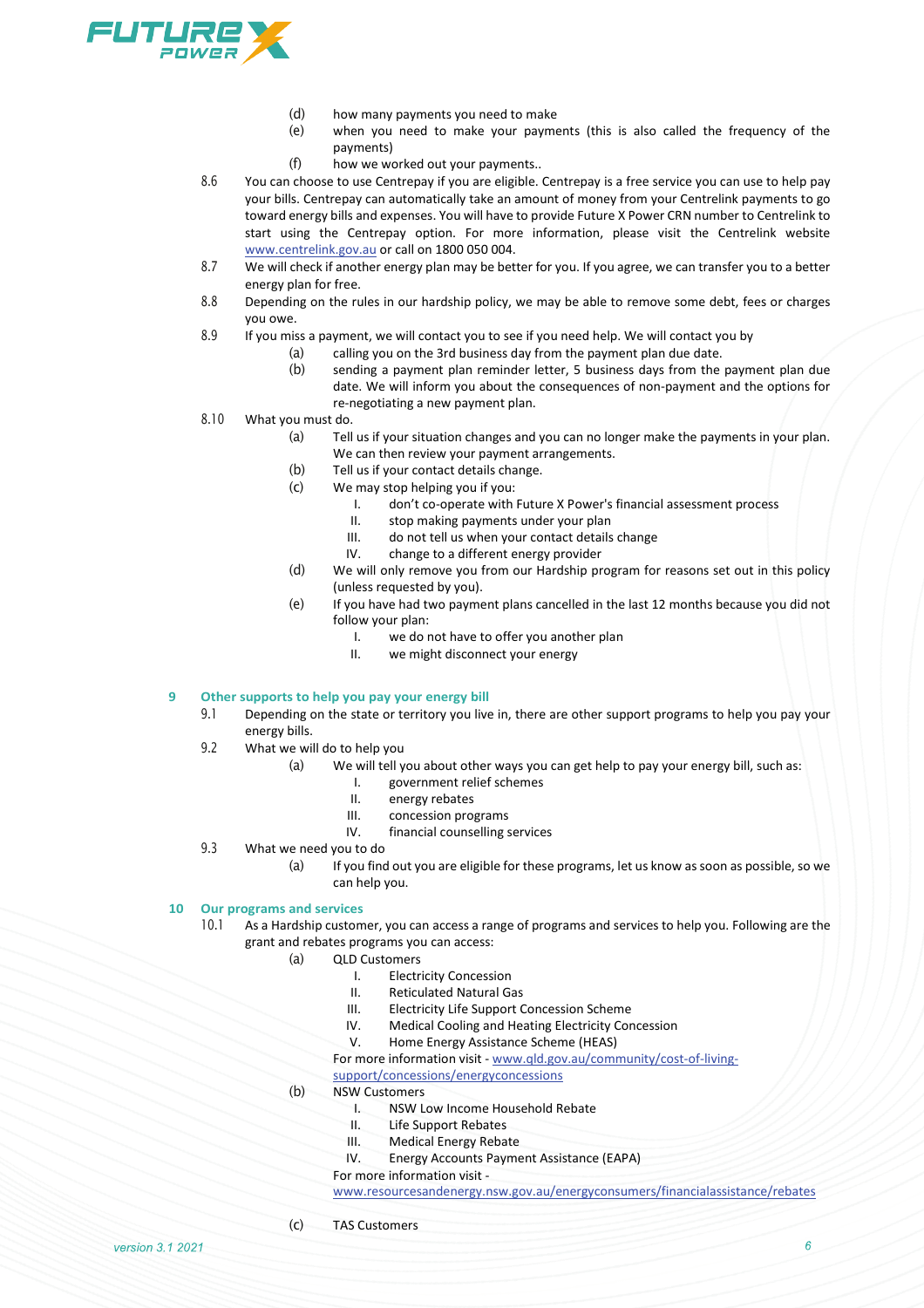

| I. |  |  | <b>Annual Electricity Concession</b> |
|----|--|--|--------------------------------------|
|----|--|--|--------------------------------------|

- II. Heating allowance<br>III. Life support conces
- III. Life support concession<br>IV. Medical cooling and hea
	- Medical cooling and heating concession
- For more information visit -

[http://www.concessions.tas.gov.au/concessions/electricity\\_and\\_heating](http://www.concessions.tas.gov.au/concessions/electricity_and_heating)

(d) SA Customers

- I. Cost of living concession<br>II. Medical heating and coo
	- Medical heating and cooling concession

For more information visit –

### <https://www.sa.gov.au/topics/care-and-support/financial-support/concessions>

10.2 You can contact the following financial counselling services for further assistance.

### **New South Wales**

| NEW SOULH WAIES                                        |                  |
|--------------------------------------------------------|------------------|
| <b>Money Smart</b>                                     | 1800 007 007     |
| Catholic Care Sydney                                   | 13 18 19         |
| <b>Wesley Financial Counseling</b>                     | 1300 827 638     |
| Queensland                                             |                  |
| <b>Central Queensland Financial Counseling Service</b> | +61 7 49 281 844 |
| Uniting Care Community                                 | +61 7 3253 4000  |
| St Vincent de Paul                                     | +61 7 3010 1096  |
| <b>Tasmania</b>                                        |                  |
| Anglicare TAS                                          | 1800 243 232     |
| Rural Financial Counselling Service Tasmania           | +61 3 6334 2768  |
| South Australia                                        |                  |
| The South Australian Financial Counsellors Association | 1800 007 007     |
| Medisec Financial Advisor                              | +61 8 8377 7795  |

- 10.3 What we will do
	- (a) We will consider your individual situation to find the right programs (e.g. concession programs) or services that meet your needs.

# <span id="page-6-0"></span>**11 We want to check you have the right energy plan**

- When you join our Hardship program, we will talk to you about your energy use and whether you are on the right plan. We will work with you to determine the most appropriate tariff bearing in mind:
	- (a) whether the customer has dedicated off-peak appliances<br>(b) any previous tariffs and previous bills (if available)
	- (b) any previous tariffs and previous bills (if available)  $(c)$  the customer's overall power usage
	- the customer's overall power usage
	- (d) any other relevant information provided by the customer to us
- 11.2 If we think there is a better energy plan for you, we will:<br>(e) explain why the plan is better
	- explain why the plan is better
	- (f) ask if you'd like to transfer to the new plan for free
- 11.3 We will only talk to you about energy plans we can offer.

### <span id="page-6-1"></span>**12 We can help you save energy**

- 12.1 Using less energy can save you money. To help you better understand how your household appliances and energy usage affects the bills, we will suggest one of the following.
- 12.2 Energy Field Audits
	- (a) We offer assistance in facilitating energy field audits if you are experiencing payment difficulties. The Energy Audit is an analysis of a facility, indicating how it can reduce energy consumption and save energy costs. The audit helps to understand energy wastage and to accelerate energy efficiency improvements, which will lead to significant savings.
	- (b) You must meet the following criteria for an Energy Audit:
		- I. a sudden increase in energy consumption
		- II. you request for an energy audit
	- (c) As determined by our trained staff, depending on your circumstances, we may contribute to or pay for an energy field audit.
	- (d) This assistance will be determined by our trained staff and depending on the circumstances, it could be free of charge or involve some contribution from you.
- 12.3 Partial cost cover
	- (a) If we partially cover the cost of an audit, we will pay the amount agreed with you (This agreement will be recorded verbally with one of our trained staff members and recorded in our system) to the audit partner, who will then provide an invoice for the remaining amount to you. A full detailed report will be provided outlining their audit information and potential opportunities to save energy at their property.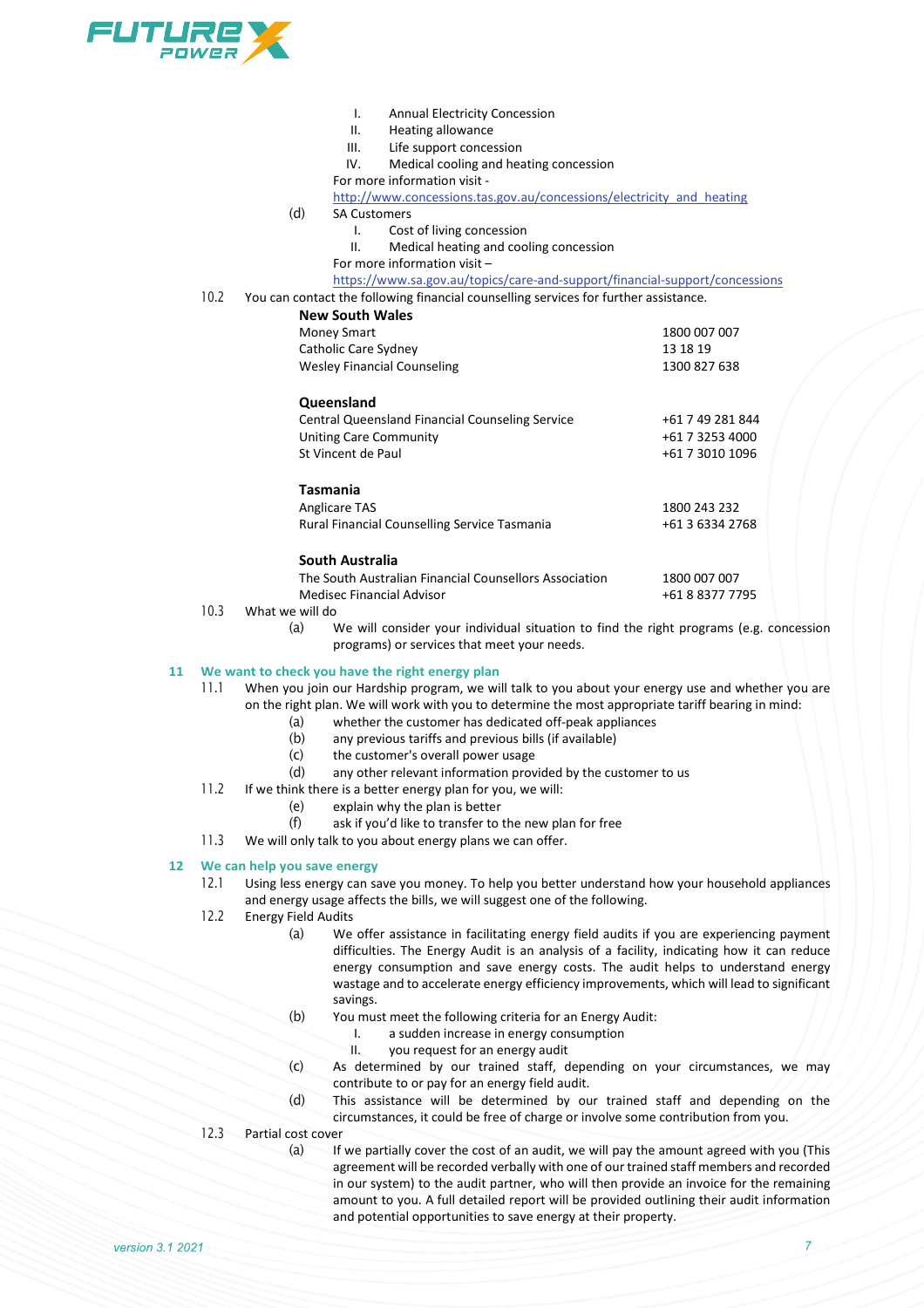

(b) You may also request an energy field audit at their cost and in that case, we will refer you to our chosen audit partner to perform the service. We will also assist in understanding the results of the energy field audits and the potential benefits of conducting them.

# 12.4 Free of charge<br>(a)

- Considering your financial situation, our trained staff may decide to offer this option to the customer free of charge.
- (b) Energy field Audits are only available if you are currently on a Hardship payment plan. A free of-cost energy audit will only be provided if you are facing severe Hardship or having high outstanding debt.
- 12.5 Appliance Assistance
	- (a) You may experience large swings in your energy usage depending on the appliances that you have in your household.
	- (b) If you are experiencing Hardship, and in appropriate circumstances, as determined by our Customer Care Manager, we will work with you and identify particular appliances that if replaced may reduce the energy consumption and energy costs. At your request, we will nominate a suitable third party (that we are affiliated with or not affiliated with) to sell or supply you with a particular appliance.

### 12.6 What we will do

- (a) When you join our hardship program, we can give you tips to use less energy. This can be different depending on the state or territory you live in.
- 12.7 We will work with you<br>(a) If you h
	- If you have joined our hardship program, we will not:
		- III. charge late payment fees
		- IV. require a security deposit
		- V. make changes to your plan without your agreement. For example, we will not put you on a shortened collection cycle unless you agree first.

## <span id="page-7-0"></span>**13 Disconnection**

- We will only disconnect you as a last resort and will not disconnect if you are actively participating in the Hardship program.
- 13.2 All customers participating in the Hardship program is separated from our normal credit collection process to ensure the power is still connected to the customer.
- 13.3 We will not disconnect your supply unless:
	- (a) We have provided information about our Hardship program
	- (b) We have made attempts to contact you to discuss the assistance you are entitled to.<br>(c) We have issued a reminder letter within 6 business days of the pay-by-date
	- (c) We have issued a reminder letter within 6 business days of the pay-by-date
	- (d) We have made attempts to contact you on all available means communication  $(e)$  We have issued you a disconnection notice
	- We have issued you a disconnection notice

### <span id="page-7-1"></span>**14 The Existence of Hardship policy**

- 14.1 Customers are informed about the existence of Hardship policy through our Customer Charter, which is issued during the sign-up process along with the Welcome pack, Hardship Welcome letter, Reminder, and Disconnection notices.
- 14.2 Customers can access the latest hardship policy from https://www.futurexpower.com.au/wpcontent/uploads/2019/05/Hardship-Policy-NSW-and-QLD\_Updated.pdf or request for a free copy by calling our customer service team on 1300 599 008.

### <span id="page-7-2"></span>**15 Complaint**

- 15.1 Future X Power's dispute resolution policy can be found on its website at [www.futurexpower.com.au.](http://www.futurexpower.com.au/) Alternatively, you can request a copy of this policy by calling us on 1300 599 008 or in writing to PO Box 1886 Sunnybank Hills QLD 4109.
- 15.2 Customers who are unsatisfied with the outcome of our enquiry into their complaint may contact the relevant state Energy Ombudsman.

| <b>New South Wales</b> | 1800 246 545 | www.ewon.com.au                |
|------------------------|--------------|--------------------------------|
| Queensland             | 1800 662 837 | www.ewog.com.au                |
| Tasmania               | 1800 001 170 | www.energyombudsman.tas.gov.au |
| South Australia        | 1800 665 565 | www.ewosa.com.au               |
|                        |              |                                |

### <span id="page-7-3"></span>**16 Privacy**

- 16.1 We are committed to respecting the privacy and protecting the personal information of our customers in accordance with the Australian Privacy Principles.
- 16.2 Future X Power's Privacy policy can be found on its website a[t www.futurexpower.com.au](http://www.futurexpower.com.au/) Alternatively, you can request a copy of this policy by calling us on 1300 599 008 or in writing to PO Box 1886 Sunnybank Hills QLD 4109.

#### <span id="page-7-4"></span>**17 Authorised Representative and Advocates**

17.1 An 'Authorised Representative' is a person you have appointed and delegated to deal with us, on your